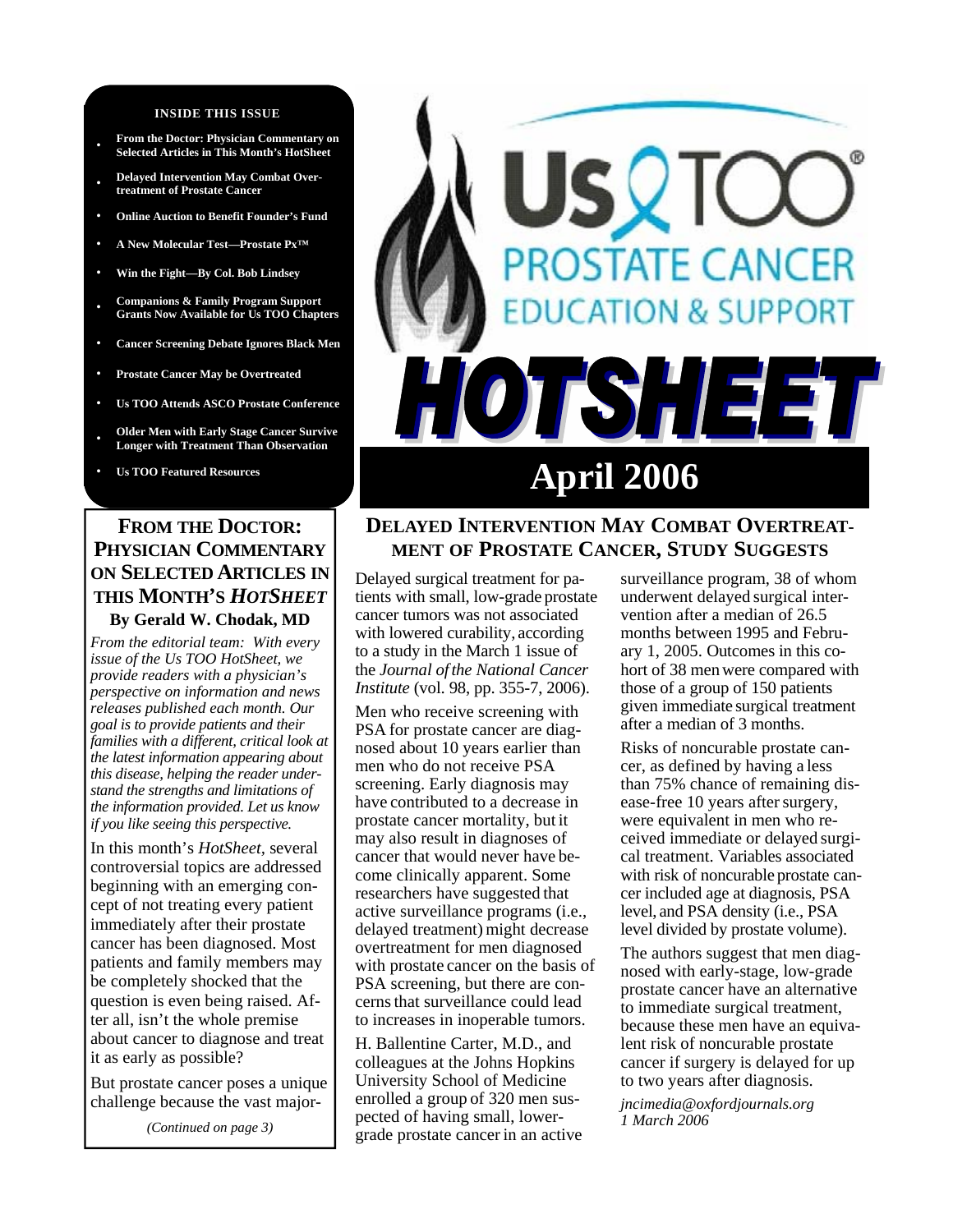#### **PROSTATE CANCER PATIENT SUPPORT 1-800-80-US TOO US TOO INTERNATIONAL**

**US TOO INTERNATIONAL** has received Charity Navigator's highest rating for sound fiscal management. Less than a quarter of the charities in America receive this exceptional rating.



THE US TOO PROSTATE CANCER HOT SHEET IS MADE POSSIBLE BY A CHARITABLE CONTRIBUTION FROM

# AstraZeneca *AND FROM GIFTS FROM PEOPLE LIKE YOU!*

ITEMS CONTAINED IN US TOO PUBLICATIONS ARE OB-TAINED FROM VARIOUS NEWS SOURCES AND EDITED FOR INCLUSION. WHERE AVAILABLE, A POINT-OF-CONTACT IS **PROVIDED.** 

ALL REFERENCES TO PERSONS, COMPANIES, PRODUCTS OR SERVICES ARE PROVIDED FOR INFORMATION ONLY, AND ARE NOT ENDORSEMENTS. READERS SHOULD CONDUCT THEIR OWN RESEARCH INTO ANY PERSON, COMPANY, PRODUCT OR SERVICE, AND CONSULT WITH THEIR LOWED ONES AND PERSONAL PHYSICIAN BEFORE DECIDING UPON **ANY** COURSE OF ACTION.

THE INFORMATION AND OPINIONS EXPRESSED IN THIS PUBLICATION ARE NOT RECOMMENDATIONS FOR ANY MEDICAL TREATMENT, PRODUCT SERVICE OR COURSE OF ACTION BY US TOO INTERNATIONAL, INC., ITS OFFICERS AND DIRECTORS, OR THE EDITORS OF THIS PUBLICATION. FOR MEDICAL, LEGAL OR OTHER ADVICE, PLEASE CON-SULT PROFESSIONAL(S) OF YOUR CHOICE.

*HOTSHEET* EDITORIAL TEAM: JONATHAN MCDERMED, PHARMD PAMELA BARRETT THOMAS N. KIRK RUSS GOULD

US TOO INTERNATIONAL STAFF & CONSULTANTS: THOMAS N. KIRK, PRESIDENT AND CEO KAREN BACHER, PROGRAM DIRECTOR PAMELA BARRETT, DEVELOPMENT DIRECTOR TERRI GIBBONS, ADMINISTRATIVE ASSISTANT JAQUELINE KONIECZKA, OFFICE ASSISTANT EUGENE WHEELER, UNDERSERVED PROGRAM DIRECTOR ELIZABETH CABALKA, PROGRAM DEVELOPMENT MANAGER 5003 FAIRVIEW AVENUE - DOWNER'S GROVE, IL 60515 PHONE: (630) 795-1002 / FAX: (630) 795-1602 WEBSITE: WWW.USTOO.ORG

US TOO BOARD OF DIRECTORS: EXECUTIVE COMMITTEE/OFFICERS JIM KIEFERT, EDD, CHAIRMAN DON LYNAM, PHD, PE, CHD, VICE-CHAIRMAN JOANN HARDY, SECRETARY GREGORY BIELAWSKI, TREASURER THOMAS KIRK, PRESIDENT AND CEO

DIRECTORS: CHRIS BENNETT ROBERT FIDOTN, PHD CARL FRANKEL RUSS GOULD TOM HIATT BILL PALOS HARRY PINCHOT JOE PIPER JIM RABY



US TOO INTERNATIONAL, INC. IS INCORPORATED IN THE STATE OF ILLINOIS AND RECOGNIZED AS A 501(C)(3) NOT-FOR-PROFIT CHARITABLE CORPORATION. DONATIONS / GIFTS TO US TOO ARE TAX DEDUCTIBLE.

COPYRIGHT 2006, US TOO INTERNATIONAL INC.

#### **ONLINE AUCTION SET TO BENEFIT US TOO FOUNDERS' FUND**

Us TOO International will host our first annual online auction, culminating on June  $19<sup>th</sup>$ , the Monday after Father's Day weekend, to honor fathers who either have had prostate cancer or who are trying to stay prostate-healthy.

The auction website will open and bids for items will be accepted beginning Tuesday, May  $30<sup>th</sup>$  (the day after Memorial Day Weekend). The auction will remain open for 3 weeks to allow plenty of time for people to view the catalog of items and make their bids.

The auction website address will be announced in the May issue of the *HotSheet*, and will be accessible from the Us TOO website at www.ustoo.org.

The Us TOO International Founders' Fund is used to create and expand Us TOO services and resources toward the fulfillment of our mission of serving tens of thousands of prostate cancer patients and their families.

### **DONATED ITEMS SOUGHT**

In advance of the auction, Us TOO is seeking donated items from individuals, companies and chapters for bid. Ideas for items can range anywhere from tickets to a professional sports event or show, a flat screen TV, an iPod, a unique or limited edition item, collectibles, gift baskets, etc. Think what appeals to consumers. Think what appeals to you! A range of price points are needed. Items could appeal to men, women, young adults or children.

For each item donated, the following information is needed: a photo, short description, regular price or value, and name of the item donor if he/she wants to be recognized.

To donate an item, please contact Pam Barrett, Us TOO Director of Development, at pam@ustoo.org or by phone at 630-795-1002.

# **NEW MOLECULAR TEST CAN PREDICT THE RETURN OF PROSTATE CANCER**

A new test which can predict which patients are at either low or high risk for experiencing a return of their prostate cancer after surgical removal (prostatectomy) has been recently released. The test is Prostate Px™ and is produced by Aureon Laboratories.

Compared to existing methods, Prostate Px provides accurate prediction of PSA recurrence with a sensitivity of 94%. More importantly, Prostate Px can predict clinical failure and does so with a sensitivity of 89%.

Many patients and their doctors need to make treatment decisions at a number of points after surgery. It is at these decision points that Prostate Px can provide benefits to patients, including:

- A patient's individualized risk.
- The probability of a PSA recurrence before five years.
- The probability of clinical failure before five years.
- Avoiding possible side effects associated with therapy for asymptomatic low risk patients.
- Identifying those who may benefit from early adjuvant therapy.
- Assisting in patient selection for randomized clinical trials.

The patient does not undergo any further laboratory visits or needle sticks. Once a physician orders Prostate Px, a small section of the prostate tissue sample is sent to Aureon's specialized laboratory.

After tissue analysis, the physician receives a detailed report that can be discussed with the patient. Reports focus on individualized results including:

**PSA Recurrence Px Score** which describes the likelihood of the patient developing a PSA recurrence

*(Continued on page 8)*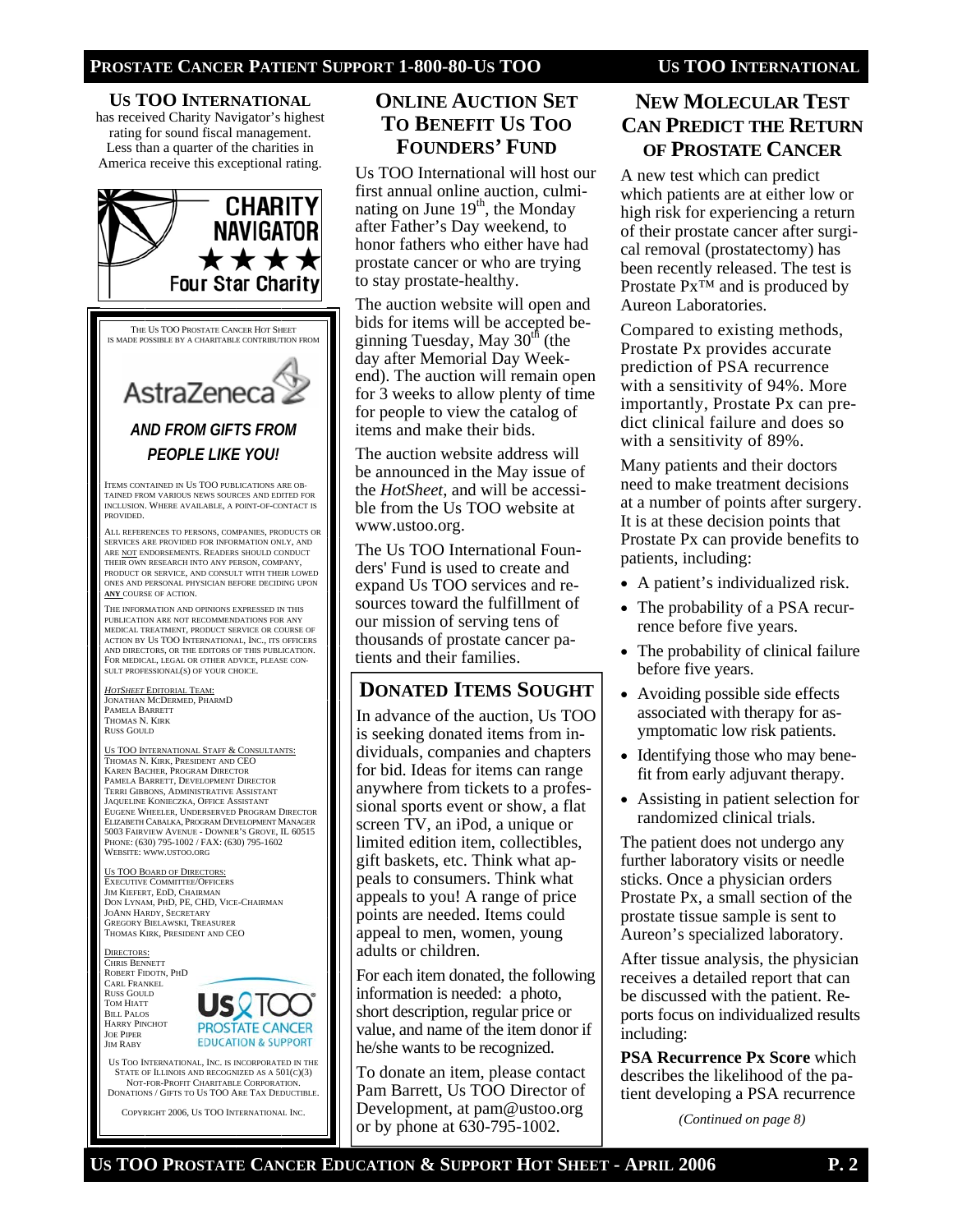#### **PROSTATE CANCER PATIENT SUPPORT 1-800-80-US TOO US TOO INTERNATIONAL**

# **FROM THE DOCTOR**

*(Continued from page 1)* 

ity of men who have prostate cancer cells in their body will never suffer or die from it even if not diagnosed and treated.

As doctors increase their ability to detect smaller cancers, the chances increase that many men may receive a treatment they would never have needed. In an effort to reduce over treatment, researchers at Johns Hopkins University School of Medicine have been studying the impact of an active surveillance program in which newly diagnosed patients who meet certain requirements are followed closely without treatment unless certain changes occur. The key question is whether those men who do undergo delayed surgery will have a worse prognosis than if they had been treated immediately after diagnosis? Their preliminary findings show that only 10% of men needed treatment and those undergoing delayed treatment were just as likely to have curable cancers.

The article by Thomas Farrington (Prostate Cancer Screening Debate Ignores Black Men) raises very different questions about whether recommendations about screening for prostate cancer should be different for African-American men compared to other ethnic groups.

At present, controversy still exists throughout the world as to whether screening with PSA and a digital rectal exam followed by aggressive treatment will save lives. Until prospective studies underway are completed, researchers will not know the answer.

Current recommendations about screening in the United States are not uniform. The only evidencebased recommendation is from the U.S. Public Health Task Force, which has concluded that there is not enough information to recommend for or against prostate cancer screening.

Given the higher death rate amongst African-Americans, withholding screening might appear to be bad advice. However, the reason for caution is as follows. First, PSA is elevated in most cases because of prostate enlargement rather than prostate cancer so many men will undergo unnecessary biopsies. Second, as discussed in earlier, many men are receiving unnecessary treatment because their cancer was never going to be life threatening, and third, PSA may not be able to diagnose very dangerous cancers before they have already spread.

Since more research is needed before any conclusions can be made, the most responsible approach is to educate all men about the controversy and help each one decide what to do. For those men hoping to minimize their risk of suffering or dying from prostate cancer, screening and treatment is the most they can do. However, for those men seeking to maximize their quality of life, avoid unnecessary treatment and follow the medical advice based on good scientific studies, avoiding screening would be their best approach.

Another article challenging the 'watchful waiting" approach was also presented at the 2006 ASCO meeting. Researchers at Fox Chase Cancer Center compared the results of older men treated with surgery, radiation or watchful waiting and found a higher survival rate in those men treated rather than observed. Although older men had a greater chance of dying from noncancer causes, the authors conclude that surgery and radiation should still be discussed with these men.

The problem with this study is the scientific design. Retrospective, uncontrolled studies such as this one do not permit doctors to make

definitive conclusions. The only accurate way to make such a determination is to design a prospective trial in which men are randomized to one of the different treatments and then followed for a long period of time in order to determine if the survival rates differ.

Lastly, Aureon Laboratories reported the development of an interesting and potentially useful new molecular test called the Prostate Px<sup>™</sup> that may help predict which patients will develop clinical evidence of recurrence. How accurate is the test? At this time, which is early, it is not bad and may be better than other methods available. The problems, however, are twofold. First, if the test is positive, it will be correct in 80% of patients but that means that 1 out of every 5 men could be advised to have additional therapy that they did not need. Secondly, at this time there is no proof when or if any additional therapy will prolong survival. So knowing that a recurrence may occur does not provide information about what to do.

Perhaps the best information that can be derived from such a test at this time is whether a patient should be followed more closely or should participate in a clinical study of high-risk patients. Patients should look to further studies utilizing this test that may refine its utility in managing recurrences.

# **SAVE THE DATE!**

#### **International Conference on Prostate Cancer 2006**

*Sponsored by FCRE & Us TOO* 

October 19-22, 2006 Hyatt Regency Reston 1800 Presidents Street Reston, VA

More information to follow at: www.cancer-foundation.org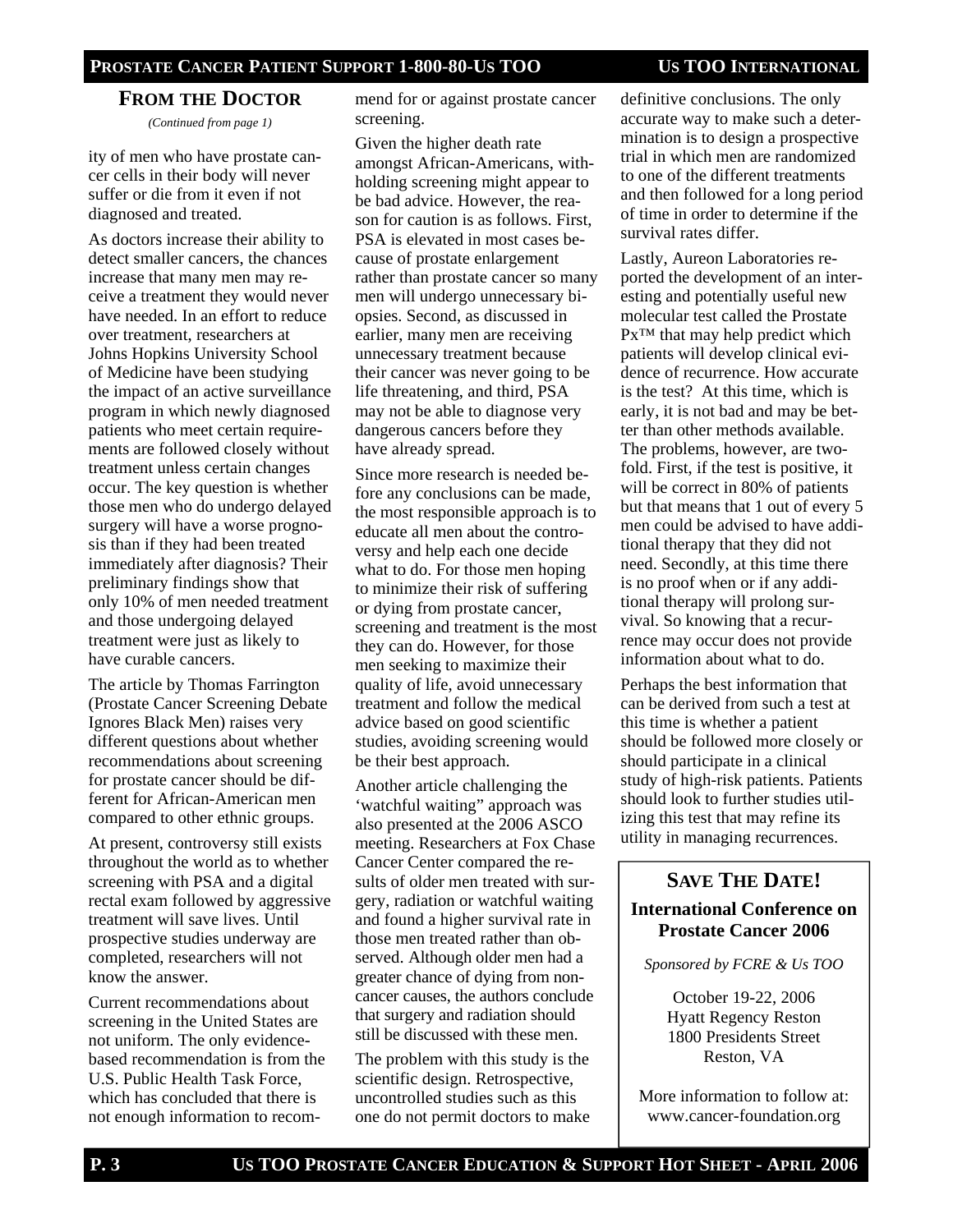# **WIN THE FIGHT**

By Col. Bob Lindsey

My name is Bob and I have prostate cancer. I received a call from my urologist on Tuesday at about 2 pm that was two weeks ago. He said that the cancer was in the early stages and was located in the center of the prostate. I felt like I had been hit hard, very hard. Then I remembered what I tell my students in law enforcement, corrections, military, and private security:

#### STAY IN THE FIGHT. STAY WITHIN THE FIGHT. FINISH THE FIGHT. WIN THE FIGHT.

You see, when we are hit, the fight is on. But as the fight changes, we cannot be content with just staying in the fight. We must change with the changing aspects of the fight and go to the next step, which is staying within the fight. It is incumbent on us all to finish the fight to its very end. NEVER GIVE UP. And then WIN THE FIGHT. This is what I teach because it is what I believe in to my very soul and being.

I do not get bogged down with why I have prostate cancer. I do. And the fight is on. My attitude is one hundred percent POSITIVE. I am not alone NON SOLEUS (never alone). I have surrounded myself with loved ones, especially my wife, Maggie, close friends like Shane, fellow warriors like Gary, and people I can trust unconditionally. My God and I have discussed this and I know that my core group, my doctors and I am ready, willing, able, and will win.

Stacey Lin of the Los Angeles Police department was shot point blank with a .357 magnum pistol. She shot the person that shot her. He died. She went through over one hundred pints of blood and never gave up and always maintained a COMMITMENT TO LIVE. Stacey has a saying that many others and I ascribe to and

teach – it goes like this: YOU HAVE TO PREPARE YOUR MIND FOR WHERE YOUR BODY MAY HAVE TO GO. I believe this and live my live accordingly.

Remember that you are loved. Sometimes your cancer will hurt your loved ones. Their hurt can hurt you. That hurt and pain that you feel is hard but it tells you one thing. You are experiencing human suffering because you are alive. Sometimes, you have to uphold yourself and help your loved ones and your core group. You see, they only hear about the worst cases. Put things into perspective and keep A POSITIVE ATTITUTE, EVERY BREATH, EVERY STEP and EVERY MOMENT.

Thinking is empowerment. When you do this, now it's personal. You are now within the fight and on the way to finishing and winning the fight.

Allowing something to happen in your life is sometimes better than trying to make it happen. When I open myself up to the care of my doctors; the love of my loved ones and core group; to the willingness of listening to the INNER VOICE (which never lies), then I empower myself to become part of the process of defeating cancer, of helping others, of being an example of the warrior that lives by honor, loyalty, and integrity.

I believe in God. I hope that you do, too. God had many names and genders. God listens and is always there – again, never alone. Trust in God, trust in yourself, trust in your doctors, and trust in your loved ones and in your core group. Trust unconditionally, never ending and always.

I HAVE CANCER I WILL ENGAGE THIS CANCER. I WILL FIGHT THIS CANCER. I WILL WIN. I AM A CANCER SURVIVOR.

# **COMPANIONS & FAMILY PROGRAM SUPPORT GRANTS NOW AVAILABLE FOR US TOO CHAPTERS**

Feedback from Us TOO Chapters indicates the newly released *Circles of Love Collection Discussion Guide* is opening doors of opportunity for much-needed and increased outreach to companions and family members of prostate cancer patients.

The chapter leaders and participants using the new discussion guide and *Circles of Love Care Kit* now have step-by-step tools for providing timely, consistent, powerful, and meaningful companion and family support within their chapter.

Us TOO announces a Circles of Love Grant available to five fortunate Us TOO Chapters. The first five chapters to apply for the grant will receive all the Circles of Love Care Kits and Materials they need to host a companions and family event or ongoing support venue **FOR FREE**. These five chapters will also receive the undivided support from Us TOO Companions and Families resource person, and nationally known caregiver advocate, Elizabeth Cabalka.

Circles of Love Grant applications are available by contacting Elizabeth at 320-980-0437 or by email at elizabeth@ustoo.org. You need not be a chapter leader to apply; however, you must be affiliated with an Us TOO chapter. Completed applications should be returned to Elizabeth by May 1, 2006 to be eligible to receive the grant. **APPLY TODAY!**

*Circles of Love Care Kit was released in June 2005. The Circles of Love Discussion Guide was distributed to all chapters in early February 2006. The Circles of Love Care Kit and all its individual components are available for purchase at <www.ustoo.org> or by calling the Us TOO International offices at 800-808-7866. For additional information about The Circles of Love Program, please contact Elizabeth at 320-980-0437 or elizabeth@ustoo.org.*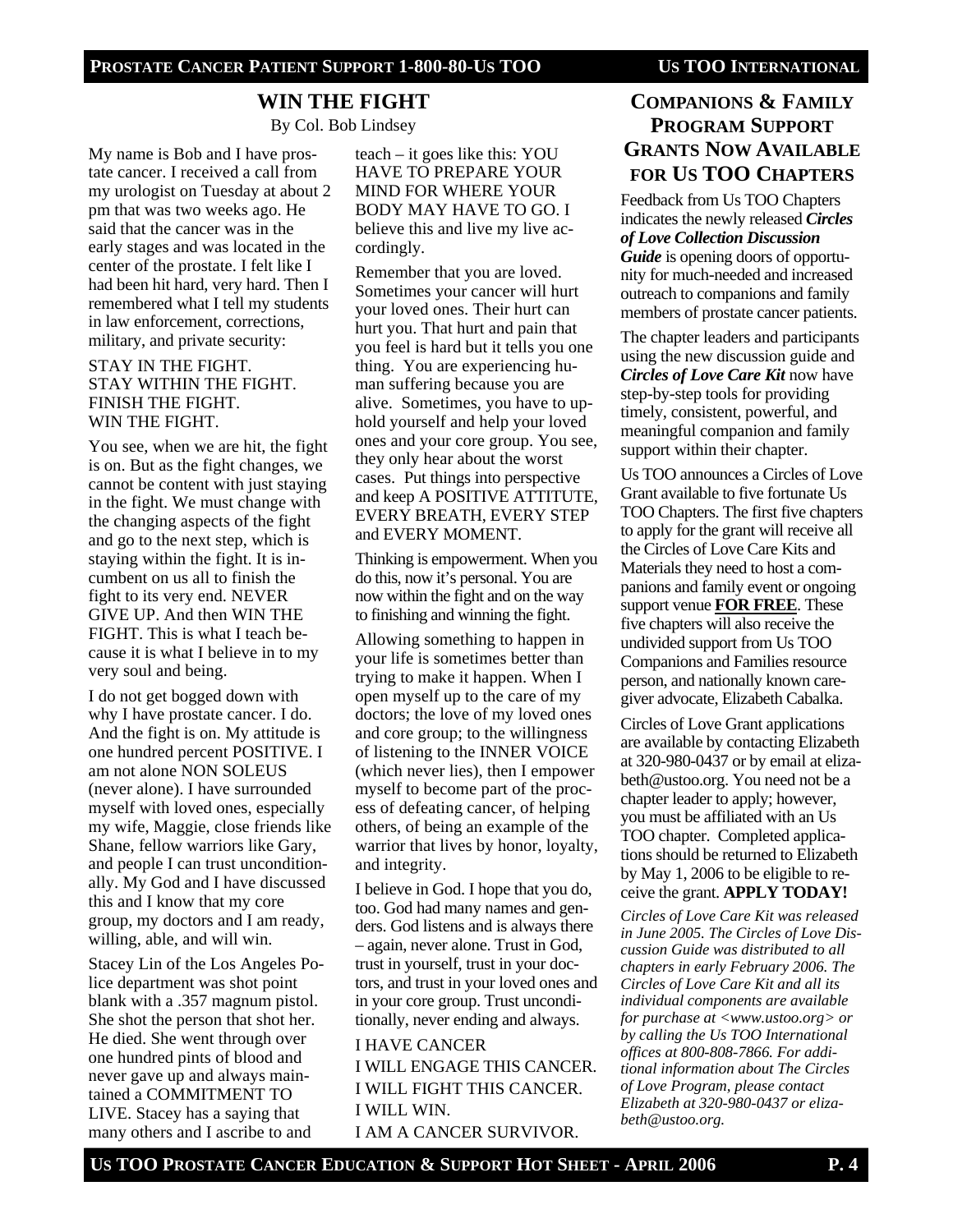#### **PROSTATE CANCER SCREENING DEBATE IGNORES BLACK MEN**

By: Thomas A. Farrington Prostate Health Education Network (PHEN)

As a prostate cancer survivor I have personally experienced the pains and confusion surrounding prostate cancer screening. Before I was diagnosed with the disease I was not aware, or informed by my doctors, of my exceedingly high-risk (my own father and both grandfathers died from this disease), or of any specific screening guidelines associated with this risk. Because of my cancer stage when diagnosed, I was forced to seek out a specialized treatment not available to most men.

A recent study released by the Veterans Affairs (VA) Connecticut Healthcare System and Yale School of Medicine received national media exposure when it concluded that prostate cancer screening isn't as reliable a measure as it should be. One of the study's coauthors encouraged doctors to tell patients to decide for themselves whether to even get screened for the disease. This is another in a series of seemingly endless contradictory studies on this subject. This particular study, however, was based on results from a very small pool of 1,000 men and falls silent on the disease's impact on blacks and other men at high risk. If black men put off screening as a result of this highly publicized study, they



are increasing their chances of being diagnosed with later stage and incurable prostate cancer.

My initial reaction upon reading this study was to question whether there were different outcomes for black men. The failure of these studies to address the specific conditions and urgent needs of blacks and others at high risk should be considered incomplete and bordering on irresponsibility.

For prostate cancer detection in this country, all men are caught between using inexact screening techniques and a medical care system that does not always know how to use this information effectively. The results for black men are the extremely high death rates that we endure compared to all other men. Our 140 percent higher death rate (American Cancer Society data) is the largest racial disparity for any type of major cancer afflicting men or women. Action, not confusion, is needed to address this disparity.

Last September, Senator John Kerry (D-MA) (a prostate cancer survivor) and Congressman Gregory Meeks (D-NY) joined with my organization, The Prostate Health Education Network (PHEN), to convene an unprecedented event on Capitol Hill: the first-ever African American Prostate Cancer Disparity Summit. Leading cancer experts, survivors, advocates, clergy members, and political leaders gathered together and concluded that early detection is the key to eliminating the prostate cancer disparity. Further, the fact remains that the American Cancer Society recommends that screening be "offered" annually, beginning at

age 50, to men who have at least a 10-year life expectancy – with African-American men to begin testing at age 45.

Prostate cancer screenings through the PSA test and the digital rectal exam are the only means used today for early detection. Medical experts agree that prostate cancer can be cured with early detection and proper treatment. Because men do not have the same access to advanced imaging technology for prostate cancer that women use to help detect breast cancer, we must become better educated about screening and how to interpret screening results. The debate about whether prostate cancer screenings saves lives misses the mark if it does not address the unique early detection needs of black men. As we have seen all too often in the black community, silence and passivity about this disease kills.

Prostate cancer continues to be the leading cause of cancer and the second leading cause of cancer deaths among men in our country. In my work advocating for increased education and awareness, I've spoken with hundreds of men diagnosed with the disease who are forced to navigate a medical care system with a myriad of contradictions and treatment options.

This is an area where increased knowledge, resources, and support are desperately needed for continued progress towards increasing survival. And this pursuit of progress must be responsible and responsive to the needs of all men – especially black men, who are most vulnerable.

*(Continued on page 8)* 

*THOMAS A. FARRINGTON is a five-year prostate cancer survivor. He is the author of the books "Battling The Killer Within" and "Battling The Killer Within and Winning." Mr. Farrington is also the Founder and President of The Prostate Health Education Network, Inc. (PHEN).*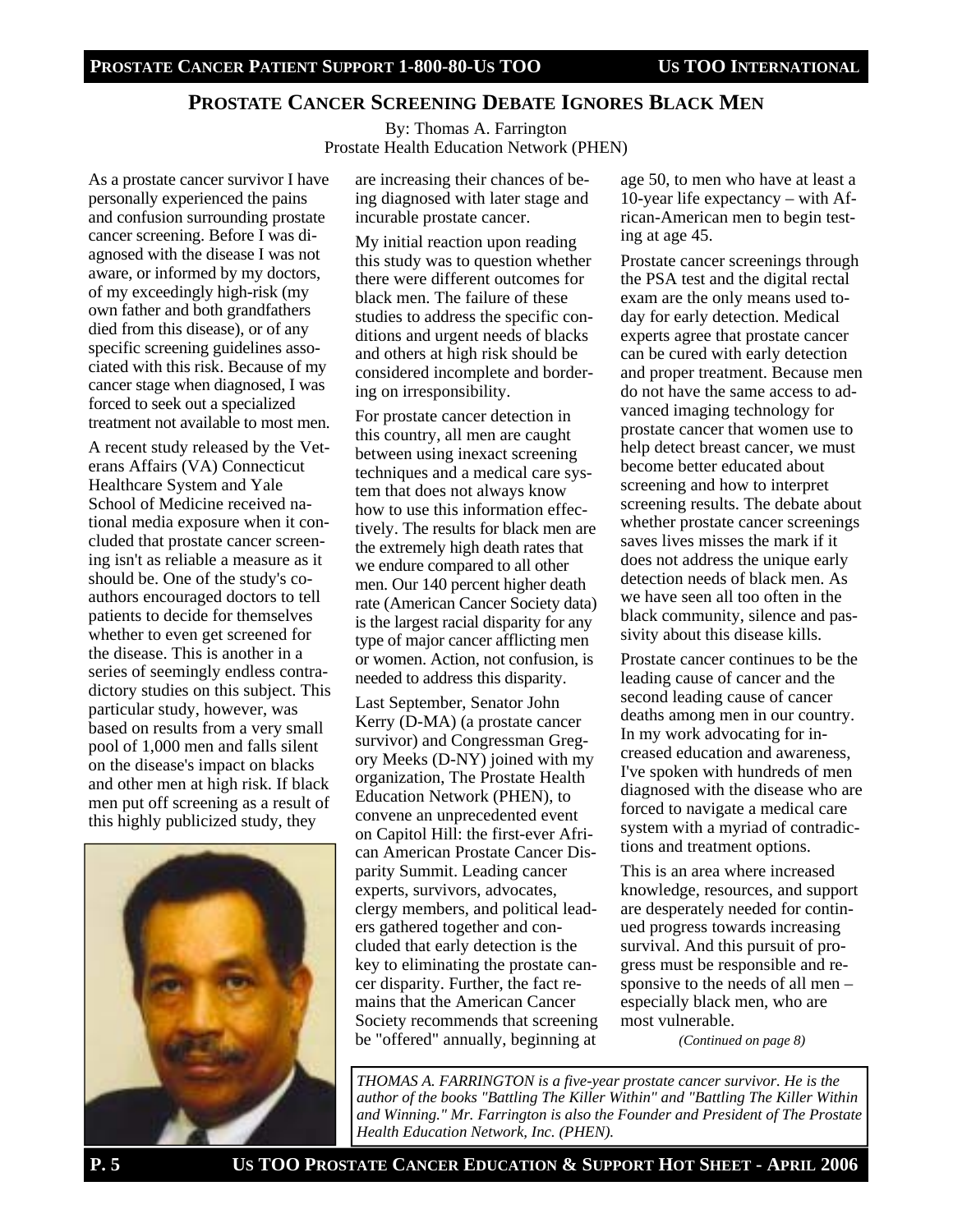### **STUDY SHOWS PROSTATE CANCER MAY BE OVER-TREATED IN THE MAJORITY OF CASES**

Prostate cancer is arguably the most significant health risk that men face with a new case diagnosed every three minutes. When prostate cancer is detected, men are offered and accept some form of definitive therapy in the majority of cases with hopes for a cure. History teaches us that 40-60% of men will have a recurrence of cancer by 7-10 years. Even more confounding is the inability to predictably define which patients will succeed with a reasonable level of confidence when the diagnosis is made. In a now famous quote, William Fair, M.D., the former Chairman of the Departments of Urology and Surgery at Memorial Sloan-Kettering stated in 2000; "Based on everything we know about prostate cancer, I am not certain that it should not be treated as a chronic disease."

Until now, men with the diagnosis of prostate cancer have had little choice but to accept impotency and incontinence while hoping for the elusive cure. Based on Dr. Ronald Wheeler's research, an attempt at cure may no longer be necessary as men can now harness the cancer process through a modified Mediterranean Diet and prostate nutrition; targeting non-bacterial prostatitis while utilizing an all natural patented prostatitis nutritional formula.

According to the American Association of Cancer Research (AACR), prostatitis is a singular disease entity that evolves into prostate cancer through cellular oxidation, free radical formation, DNA mutation and Prostatic Intraepithelial Neoplasia (PIN).

Dr. Wheeler's alternative to surgery and/or radiation that preserves quality of life while allowing men to live with prostate cancer is called Chronic Disease Management (CDM). In other words, men

can live with prostate cancer much like men live with diabetes.

Dr. Wheeler's data, presented at the 2006 ASCO Prostate Cancer Symposium, showed that 87% of men receiving CDM suppressed their cancer over an average of 38.5 months (range: 13-84 months), while decreasing PSA by 50%.

The key to the CDM approach is to minimize tumor aggressiveness by eating a healthy diet while resolving the signs and symptoms of prostatitis through the use of a dietary supplement called Peenuts®. Signs and symptoms expected to improve with the Peenuts® formula according to the study data include a reduction in the number of white blood cells in the EPS (expressed prostatic secretion) by 77.5%, a PSA reduction of 43%, and a 61% decrease in urinary symptoms.

The best candidates for CDM are men with a Gleason Score (GS) of 5 or 6 (50-60% of all prostate cancer cases), although several men in Dr. Wheeler's study had a GS of 6 or 7.

To learn more about this approach to prostate cancer, please log on at <www.RonaldWheeler.com> and/ or <www.Peenuts.com>. Men may also e-mail Dr. Wheeler at Prostadoc@aol.com for a copy of his research study.

# **US TOO ATTENDS ASCO PROSTATE CANCER SYMPOSIUM**

Us TOO International attended the 2006 Annual Prostate Cancer Symposium held in San Francisco, California, February 24-26, sponsored by the American Society of Clinical Oncologists (ASCO). Tom Kirk, President & CEO, and Jim Kiefert, Chairman of the Board, presented a poster session entitled "National Survey of HRPC Patients Reveals Large Gaps Between Perceptions and Reality of Treatment," attended medical presentations, and staffed a booth in the exhibit area to distribute infor-

mation and our latest publications. Highlights and outcomes from this meeting will be featured in the May issue of the *HotSheet*.

Us TOO will also be attending the 2006 ASCO Annual Meeting, "Advocating Survivorship, Clinical Science, & Oncology Quality Care," June 2-6, 2006 in Atlanta, Georgia. The Us TOO abstract on the national survey results mentioned above has been accepted for a poster presentation in the Patient and Survivor Care category.

# **OLDER MEN WITH EARLY STAGE PROSTATE CANCER SURVIVED LONGER WITH SURGERY OR RADIATION COMPARED TO OBSERVATION**

A new study shows older men with early stage prostate cancer survive longer if they are treated as opposed to the "watchful waiting" approach advocated by many physicians for older men with other health problems. In addition, the study revealed a survival benefit for men treated with radiation therapy making it the first study to demonstrate a survival advantage in an older population. The study was presented by Fox Chase Cancer Center medical oncologist Yu-Ning Wong, M.D., at the 2006 ASCO Prostate Cancer Symposium, held Feb.  $25<sup>th</sup>$  in San Francisco, CA.

The cases examined in this study were diagnosed between 1991 and 1999. The men ranged from 65 to 80 years old at diagnosis (median age 72. A total of 34,046 men received treatment with either radiation therapy (19,948) or surgery radical prostatectomy— to remove the prostate (14,098). The remaining 14,560 men were only observed (watchful waiting). More than half of the treated men were alive by the end of the study, with a median survival of 13 years. Me-

*(Continued on page 8)*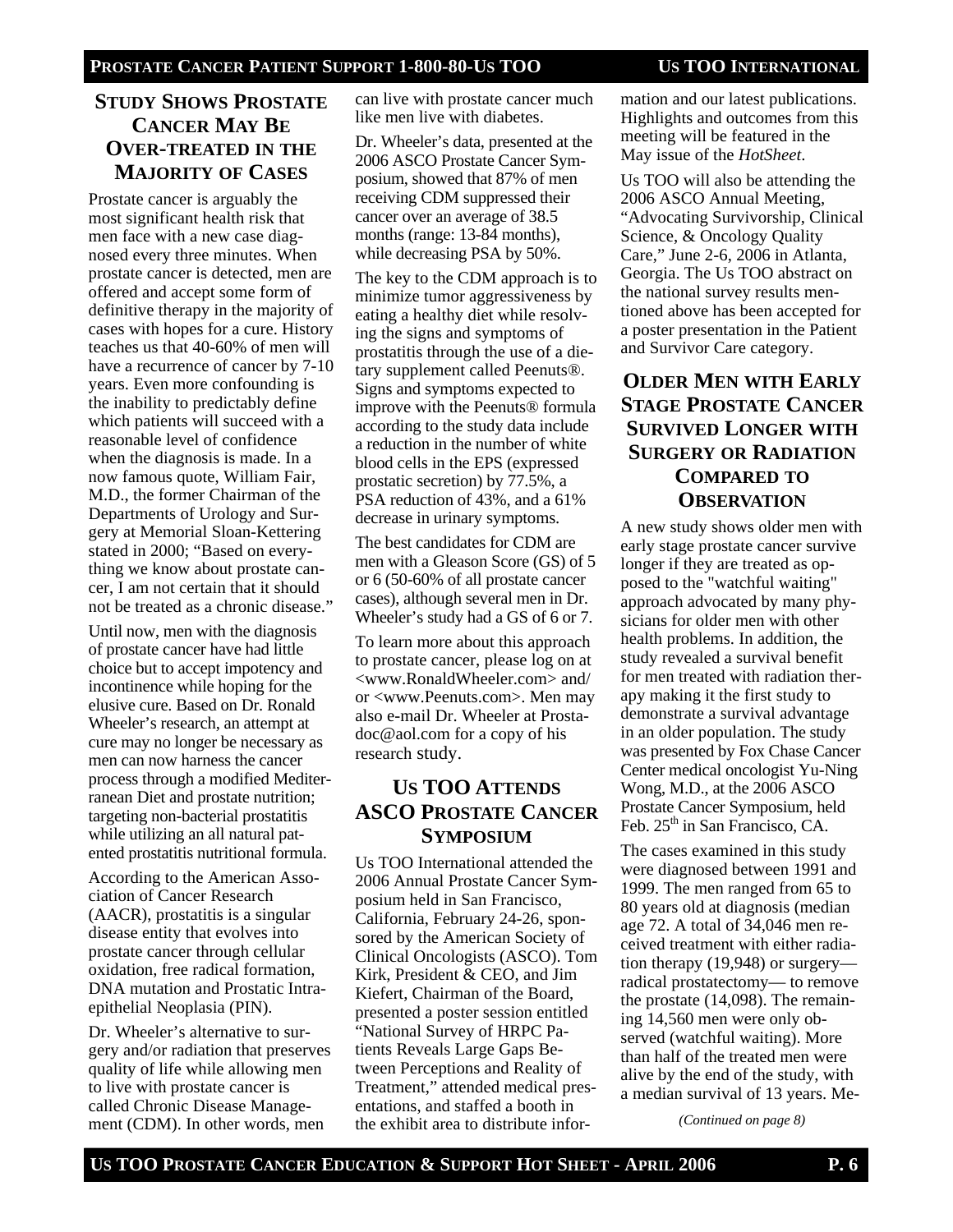#### PROSTATE CANCER PATIENT SUPPORT 1-800-80-US TOO US TOO INTERNATIONAL

#### US TOO FEATURED RESOURCES To order, visit <www.ustoo.org>



- *NEW!* **Baseball Hats** Navy or white, \$16.00 ea includes S+H
- **Prostate Cancer Car Magnets "Know Your PSA"** \$5.00 ea includes S+H
- **Us TOO** *STRIVE* **Initiative Awareness Wristbands** \$1.00 each plus S+H
- *The Circles of Love Care Kit* for friends and loved ones of those with prostate cancer, \$24.99 includes S+H
- *HotSheet* **Subscriptions**  Personal copy delivered right to your home or office, \$35 for 12 issues

*NEW!* **FREE Patient Education & Other Publications** – available on the Us TOO website in the *Audio, Video, Tools & Links* section, or by calling the Us TOO home office at 800-808-7866

- *1. What Now? Hope and Options When Experiencing a Rising PSA, a Recurrence of Prostate Cancer, or When Prostate Cancer is Not Responding To Treatment*
- *2. Prostate Cancer Patient's Guide to Hormone Therapy*
- *3. Updated: What You Need to Know for Better Bone Health*
- *4. Circles of Love Discussion Guide*
- *5. Us TOO International—2004 Annual Report*





### **NEW ON THE WEB @ WWW.USTOO.ORG**

**Highlighted Prostate Cancer Trials and Studies** – see a new listing of clinical trials and clinical studies of interest to prostate cancer patients, to be updated on ongoing basis, in the *Clinical Trials & Studies* section at:

*http://www.ustoo.org/Cancer\_Trials.asp*

**Streaming Audio & Video** – past audio teleconferences and video presentations on prostate cancer topics are now available for streaming or download in the *Audio, Video, Tools & Links* section at:

*http://www.ustoo.org/Tools\_Links.asp#streaming* 

*Prostate Pointers* **Online Support Communities** – featuring 14 focused & moderated mailing lists, event calendar, and links to thousands of physician and lay contributed web sites on prostate cancer topics.

*FREE at www.prostatepointers.org*

*Proceeds from all items sold benefit Us TOO's FREE programs, support services and educational materials for prostate cancer patients and their families*